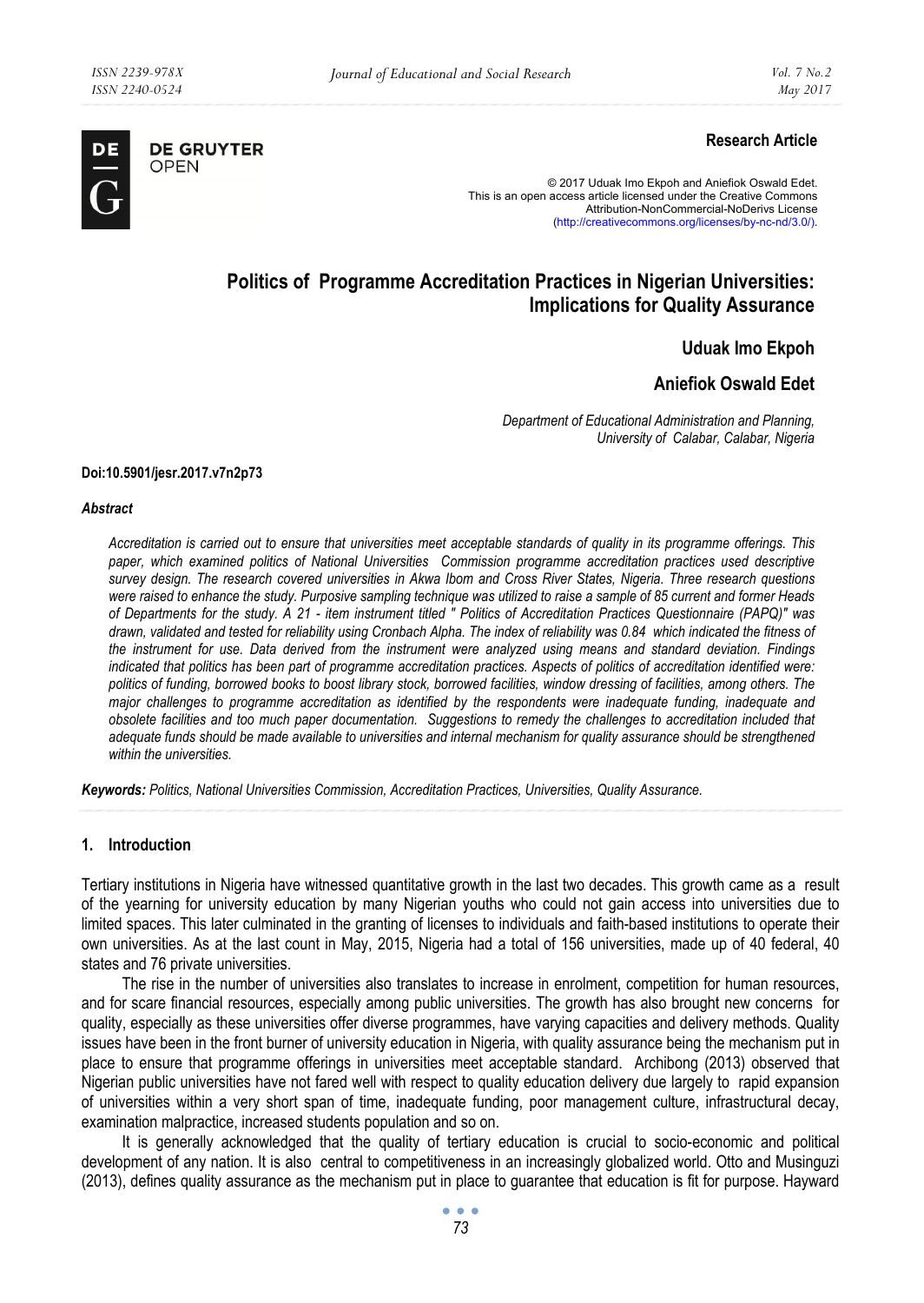(2006 ) noted that "countries wishing to move towards the knowledge economy are challenged to undertake reforms to raise the quality of education and training through changes in content and pedagogy. He cautioned that without high quality tertiary education, nations lack the trained professionals to meet the needs of highly competitive markets and the challenges of knowledge societies" (p.12). Thus, to ensure quality in higher institutions, a 5-year accreditation regime has been developed to ensure quality delivery and improvements in tertiary education.

Accreditation involves the evaluation of programmes to improve upon excellence, to enable higher institutions face competition and attract client, to provide relevant profile for better result achievement, and to provide the rationale for funds granted by government and external donors. The three main objectives of accreditation as provided by the National Universities Commission, NUC (2012) accreditation manual are: to ensure that minimum academic standards are maintained in programmes; to ensure employers of labour (both local and international) that Nigerian graduates possess required competence in requisite areas of specialization, as well as, confirm to the international community that programmes offered in Nigerian universities are of acceptable standards and their graduates are adequate for further studies. Accreditation is presumed to be an evaluation of an institutions' offerings against the minimum academic standard and qualities of a certain status (Ibijola, 2014).

The benefits of accreditation as pointed out by Jack (2014) are: to identify the strengths and weaknesses of universities' programmes using external-based evaluation, to ensure quality assurance. Thus, it requires information on peer reviews, students' surveys and self evaluation that creates a sense of identity and purpose for institutions as they are involved in the evaluation process.

In Nigeria, accreditation of universities' programmes is carried out by the National Universities Commission (NUC) which is the agency established by the federal government to maintain and enhance standards in universities. NUC accreditation system has been used over the years to maintain high standards in Nigerian Universities. Accreditation, according to the law establishing NUC is a process whereby academic programmes are evaluated every five years. In the accreditation process, the NUC sets the criteria, conducts the accreditation and also makes the final decision. The process of accreditation is usually done using the following criteria: Staffing (32%), academic content (23%), physical facilities (25%), library (12%), funding (5%) and employers rating ( 3%) (NUC,2012). Using these criteria, the NUC teams visit the universities to carry out the exercise. The results of accreditation may be in three forms, based on the outcome. It could be full accreditation, interim/partial, or denied accreditation. Departments denied accreditation are asked to discontinue or stop further intake of students until identified deficiencies are rectified and the programmes revisited. Programmes granted interim accreditation are revisited after two years while those granted full accreditation are revisited after five years.

There has been a growing criticism of NUC programme accreditation practices in Nigerian universities. For instance, it has been alleged that during accreditation processes, politics come into play, such that NUC is finding it difficult to achieve its objectives in terms of quality assurance. Although NUC accreditation has been widely acclaimed as a useful tool for ensuring quality in Nigerian Universities, most of the exercises have been criticized as being quantitative rather than qualitative. For instance, there was a report where the Departments of Microbiology in three different universities were granted accreditation status with appalling ratios of microscope to students, viz 1:6, 1:22, and 1:25 respectively (Okwuofu & Aminu, 2013; Akinyanyu, 2012). Such accreditation exercise allows for the proliferation of illequipped and poorly funded programmes rather than few well-equipped and adequately funded programmes.

In the same vein, Ibijola (2014) submitted that the needs assessment report contradicted the regular 5-year NUC's accreditation exercise. The Needs assessment report indicated the dilapidated hostels and toilet facilities, high number of uncompleted projects, poor state of laboratories and so on, whereas, most federal universities enjoyed full accreditation status at about that same time that " Needs Assessment" exercise was conducted.

Okecha (2008) further alleged that some panels were found wanting in many ways, and he listed some ways in which the accreditation exercise was being abused, or grossly abused as follows:

- 1. Some panels do not insist on seeing physically all those listed as academic staff;
- 2. Some universities hire external academics for a day or two to improve their staffing position, just for accreditation;
- 3. Some departments fraudulently list professors of other universities (without their consent) as their staff;
- 4. Some institutions borrow equipments and chemicals from sister universities to satisfy accreditation requirements;
- 5. Some departments showcase borrowed books and journals from other institutions;
- 6. Some departments hire support staff only for accreditation;
- 7. Some panels see overcrowded lecture halls, and look the other way;
- 8. Some inexperienced academics are recruited to serve as members of accreditation panels;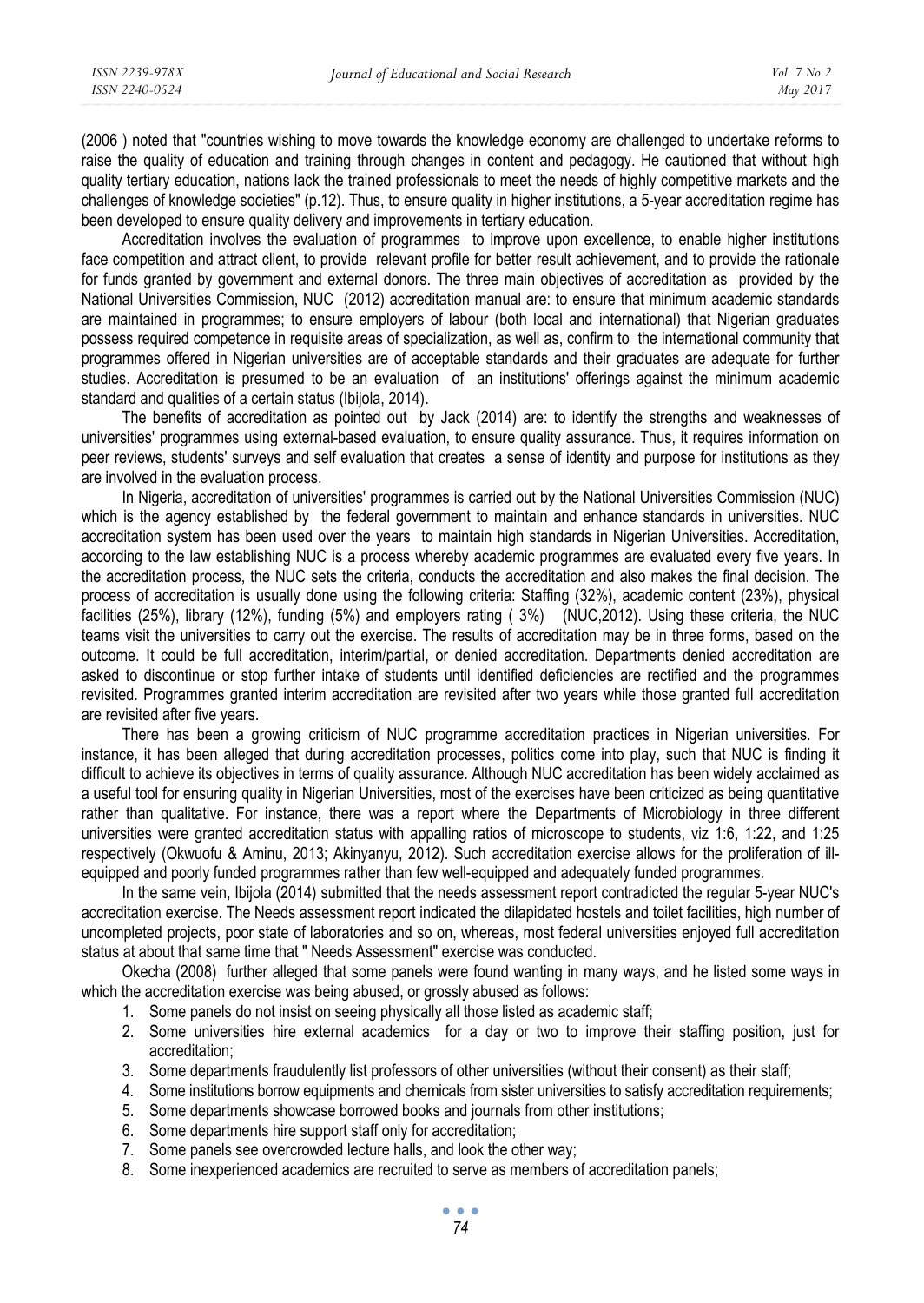9. Some panels receive bribes from institutions;

10. Some panels are always in a hurry to return to their bases and so try to do two days' job in a few hours (p.29).

Given the above scenario, one wonders the justification for NUC accreditation. The question that readily comes into focus is: Does NUC accreditation really guarantee quality in educational service delivery? Or is it merely a window dressing activity? The focus of this paper therefore is to examine the politics of NUC programme accreditation practices in universities in Akwa Ibom and Cross River States of Nigeria.

# **2. Politics of Accreditation**

Politics has permeated every aspect of human life, the home, religious institutions, public and private organizations as well as educational institutions. Politicking has been part and parcel of Nigerian educational system. Hence we see politics of funding, politics of siting of institutions, politics of provision of facilities, politics of access and educational opportunities, and so on. Programme accreditation of Nigerian universities is not devoid of politics. Harold (2010) defines politics as a system of who gets what, when and how. Politics of accreditation in this paper may be said to revolve round some practices that are carried out in universities during accreditation exercise. They include, but not limited to the following:

- 1. Politics of panel composition: Usually four or five team members are assigned by NUC to assess a programme. Invariably, the fate of an institution's programme will obviously be in the hands of the panel. It has been observed by Utuka (2011) that in practice, some panel chairmen often usurp full control of discussions, thus reducing other members to mere listeners. Also given that some of the panel members can be influenced financially by the host university authorities; the decision of the panel members can be compromised in favour of the institution.
- 2. Politics of accreditation compliance to NUC Benchmark Minimum Academic Standards(BMAS): Irrelevant courses are thrust upon the departments with the revised bench mark curriculum provided by the NUC, whereas the major reason for accreditation is to institute quality. Utuka (2011) observed that some external quality assurance agency adopt compliance approach in their daily operations. He further submitted that compliance approach does not encourage the staff to become committed to quality process where they will see the process as developmental issue that will help them genuinely to find out how they can improve the programmes. They rather consider the process as a compliance issue in situations where they have to perform the task quickly because they have to. Thus placing the responsibility of ensuring quality assurance of higher institutions on NUC while individual universities are only made to comply with NUC directives. This process does not strengthen the internal structures for quality improvement. Thus Middlehurst and Woodhouse (1995) cautioned that compliance may be taken for improvement in the short term, but as soon as the need to show improvement has passed, old ways of doing things are likely to re-surface. Similarly, Utuka (2011), noted that current approaches stand the risks of failing to gain institutional commitment, a panacea for achieving desired quality outcomes. The NUC approach may not likely achieve the desired results of assuring the quality of education provided.
- 3. Politics of facilities borrowing: During accreditation exercises, most institutions engage in unethical practices. Such practices involve borrowing books into the library and facilities/equipments are also borrowed into the laboratories. The borrowed facilities, if carefully scrutinized by accreditation teams, have labels of the real owners. Otokunefor(2013) reported that facilities are brought overnight to put in the department before accreditation and disappear immediately after the exercise, an indication that the facilities have been returned to the owners.
- 4. Staff politics: It is commonly observed that prior to accreditation, most staff do not want to release their curriculum vitae in order not to give credence to the universities. Those who do so often withhold vital information. This issue arises due to the fact that what most staff acquire to improve themselves comes as a result of personal effort as management rarely support staff attendances at conferences or publication costs. Ensuring quality academic programmes in universities depend on high quality lecturers because the quality of lecturers determine the quality of products. Lecturers, however, cannot give what they do not have. Recent recruitment into institutions are done without recourse to departmental input or due process. Thus such recruitment do not take into consideration staff mix. In most departments, academic staff population is bottom heavy with many lecturers below the rank of lecture 1. As a result, during accreditation external university professors are borrowed and listed as staff of some departments. Sometimes, part-time lecturers are also listed as full-time staff.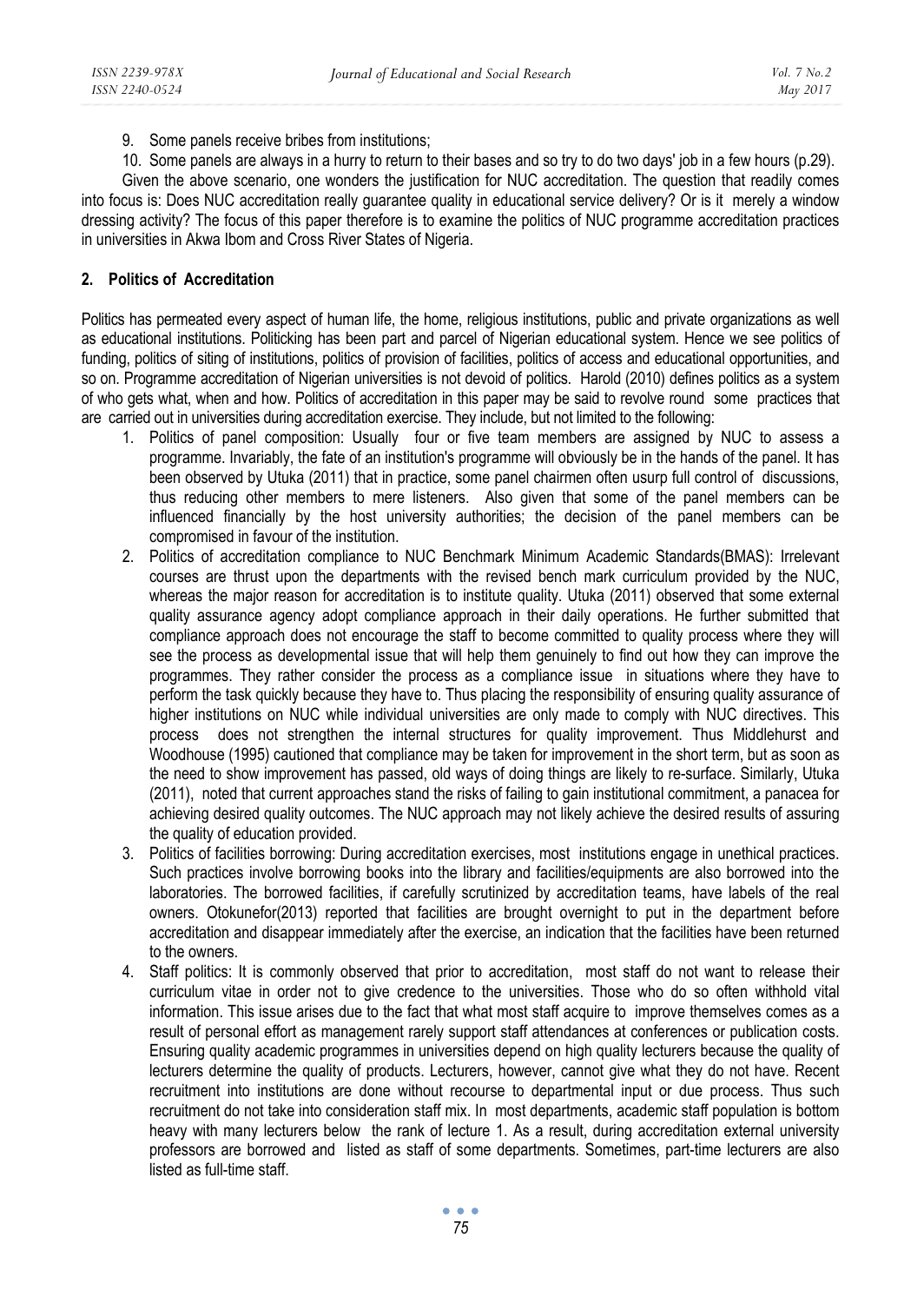5. Politics of funding: Funding is a major challenge in higher institutions of learning. There is a continuous dwindling of funds made available to higher institution of learning. As a result, funds are made available mostly to departments whose programmes are listed for accreditation. During accreditation, university authorities often shift their focus more to departments due for accreditation and less towards other programmes. The issue is, who are we really deceiving? What happens to other programmes in the universities? Invariably, they are left to rot for another five years.

# **3. Statement of Problem**

Every five years, academic programmes in Nigerian universities are subjected to accreditation process to ensure that minimum academic standards are maintained and that quality is guaranteed in Nigerian Universities. However, there is a general outcry among employers of labour that Nigerian universities are churning out low quality graduates. This is seen in the last ranking of universities in Africa, where only seven Nigerian universities were listed in Africa's top 100 universities (Obafemi Awolowo 25<sup>th</sup>, University of Lagos 48<sup>th</sup>, University of Ilorin 50<sup>th</sup>, Amadu Bello University 64<sup>th</sup>, University of Port Harcourt 70<sup>th</sup>, University of Nigeria 83<sup>th</sup>, University of Akure 90<sup>th</sup> and University of Benin 91<sup>st</sup>). Obafemi Awolowo University which ranked 25th in Africa was 2004 in world universities ranking ( Webometrics ranking of World Universities, 2015). It is observed that in spite of the world ranking of Nigerian universities, most universities' programmes always scale through the NUC accreditation hurdles. It seems accreditation of academic programmes does not necessarily guarantee quality because most of the time, unethical practices are carried out during programme accreditation by NUC. This paper therefore intends to find out the dimension of politics of accreditation practices in universities in Akwa Ibom and Cross River States, Nigeria.

# **4. Research Questions**

Three research questions are posed to guide this study.

- 1. To what extent is politics part of NUC programme accreditation practices in universities?
- 2. What are the challenges to NUC programme accreditation?
- 3. In what ways can the challenges to NUC programme accreditation be solved?

# **5. Methodology**

Descriptive survey design was adopted to examine the NUC programme accreditation practices in Nigerian universities. This design was used since the study involved the use of representative sample from a population to draw inferences based on available data.

The population of the study comprised all former and current Heads of Departments who have been involved in programme accreditation in their various universities. The institutions used were University of Uyo (UNIUYO), University of Calabar (UNICAL) and Cross River University of Technology (CRUTECH). UNICAL and UNIUYO are federal universities while CRUTECH is a state university. Purposive sampling technique was used to draw a sample of 85 Heads of Departments(HODs) for the study. The sample consisted of 40 HODs from UNICAL, 30 from UNIUYO and 15 from CRUTECH. The study was conducted during the 2014/2015 academic session.

A 21 - item instrument tagged "Politics of Accreditation Practices Questionnaire (PAPQ)" was used for data collection. The instrument was subdivided into three sections. Section A sought personal information about the respondents. Section B consisted of 16 items that measured accreditation practices on a 4 - point response option of Strongly Agree (SA), Agree (A), Disagree (D) and Strongly Disagree (SD). The respondents were required to tick one option to indicate the extent of their agreement or disagreement with an item. Section C included two open-ended questions on challenges to programme accreditation and possible remedies to the challenges. The instrument was validated by three lecturers in the Department of Educational Administration and Planning. Their suggestions were used in revising the instrument. The reliability indices of section B of the instrument was 0.84, using Cronbach Alpha reliability method. The reliability value obtained was considered good enough to justify the fitness of the instrument for data collection.

The instrument was administered on the respondents in their various universities with the help of trained research assistants. All the 85 copies of the instrument were retrieved, ensuring 100% return rate. Descriptive statistics ( mean and standard deviation) were used for data analysis. An item with a mean rating of 2.50 was regarded as significant, while a mean rating below 2.50 was regarded as not significant.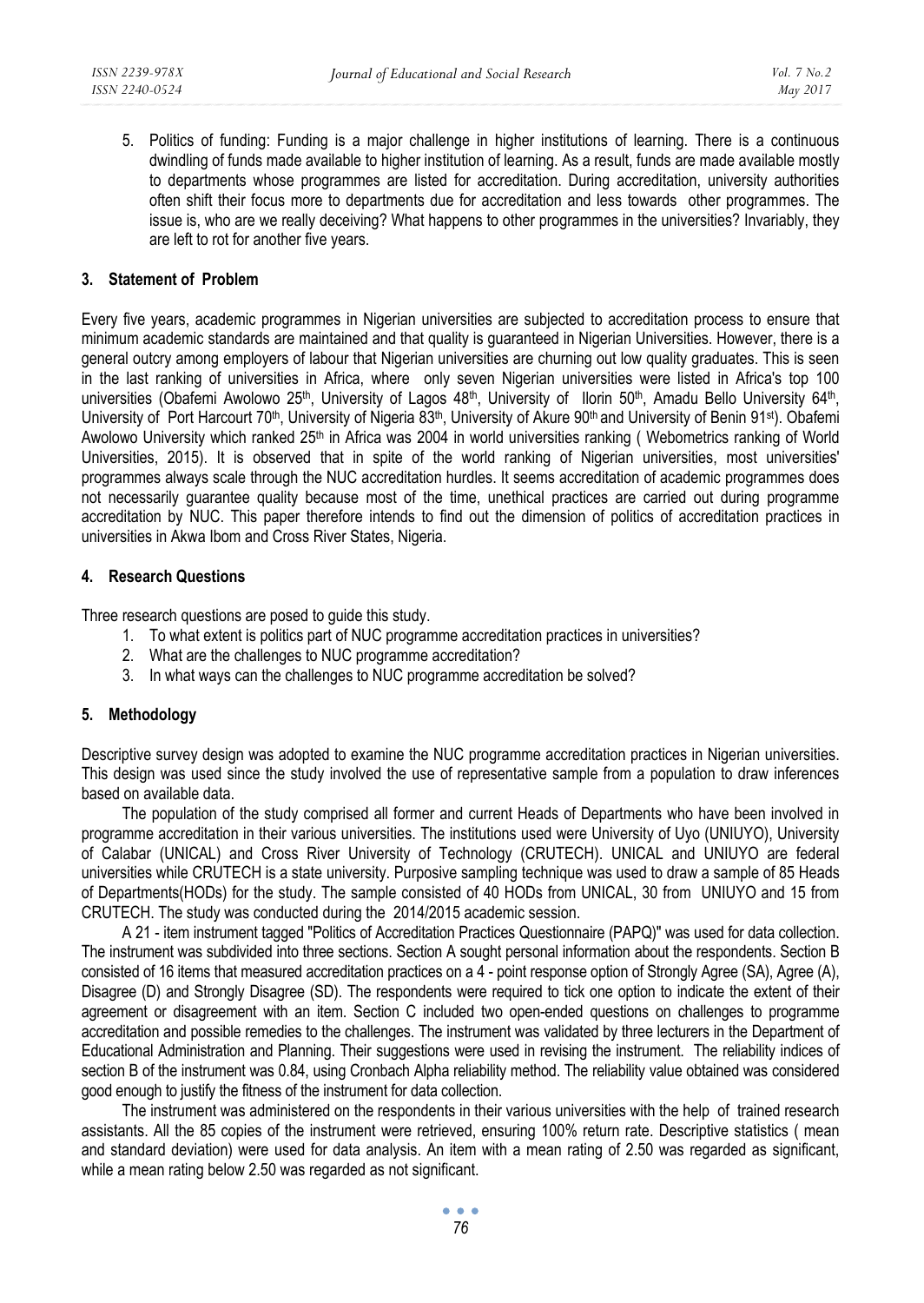# **6. Data Analysis and Results**

# *6.1 Research Question 1*

To what extent is politics part of accreditation practices?

The statistical technique used for data analysis was means and standard deviation. The result is as presented in Table1.

**Table 1:** Mean and standard deviation of the responses on politics of NUC academic programme accreditation practices

| Items                                                                                                          |         | N Mean Std. Deviation | Decision        |
|----------------------------------------------------------------------------------------------------------------|---------|-----------------------|-----------------|
| 1. Books are borrowed to boost departmental library stock                                                      | 85 3.25 | 0.69                  | Agree           |
| 2. Lecturers are borrowed to satisfy staff mix.                                                                | 85 1.75 | 0.65                  | <b>Disagree</b> |
| 3. Part-time lecturers are listed as full-time staff                                                           | 85 1.62 | 0.62                  | Disagree        |
| 4. Sufficient funds are released to departments to prepare for accreditation.                                  | 85 1.94 | 0.58                  | Disagree        |
| 5. Funds are only released during accreditation.                                                               | 85 2.92 | 0.52                  | Agree           |
| 6. Accreditation team takes time to scrutinize documents.                                                      | 85 3.39 | 0.66                  | Agree           |
| 7. Only few departmental facilities are checked by accreditation team.                                         | 85 1.82 | 0.64                  | <b>Disagree</b> |
| 8. Equipment are borrowed for the laboratories                                                                 | 85 2.82 | 0.64                  | Agree           |
| 9. Panel members insist on seeing all facilities                                                               | 85 2.16 | 0.57                  | <b>Disagree</b> |
| 10. Deficiencies identified during accreditation are remedied immediately.                                     | 85 1.92 | 0.64                  | <b>Disagree</b> |
| 11. There is window dressing of facilities during accreditation.                                               | 85 2.73 | 0.59                  | Agree           |
| 12. Identified deficiencies are swept under the carpet after accreditation                                     | 85 2.06 | 0.47                  | Disagreed       |
| 13. Accreditation panel do not insist on seeing physically all those listed as staff in my department. 85 2.94 |         | 0.45                  | Agree           |
| 14. Some staff are temporarily excluded from staff list to satisfy staff mix                                   | 85 2.06 | 0.58                  | <b>Disagree</b> |
| 15. Only staff offices that are adequately furnished are allowed to be visited by accreditation team           | 85 3.39 | 0.66                  | Agreed          |
| 16. Cash gifts are given to influence the report of accreditation                                              | 85 2.06 | 0.54                  | Disagree        |

Expected mean = 2.50

Table 1 shows the responses from current and past departmental heads who have previously hosted NUC accreditation teams, on the accreditation practices. It was seen that items 1, 5, 6, 8, 11, 13 and 15 which are 7 out of 16 items obtained higher mean score than the expected mean of 2.50. This indicates high extent of response with respect to the items used to measure politics as part of NUC programme accreditation practices. It also shows through the responses that universities usually beef-up their facilities during time of accreditation programme, through such measures which include: borrowing of books, prompt release of funds to purchase facilities for the programme, borrowing of equipment to satisfy laboratory requirements, window dressing of facilities and taking of accreditation team to only well-furnished offices. Thus, some universities do virtually everything, ethical or unethical, to secure accreditation for their programmes, which may not reflect the true situation. The remaining 9 items obtained lower mean score than the expected mean. This shows low extent of application of the items as part of the politics to gain accreditation by the institutions.

# *6.2 Research Question 2*

What are the challenges to NUC programme accreditation?

This question which is an open ended question asked the respondents to enumerate the challenges to NUC programme accreditation. The constraints as indicated by the HODs are highlighted in Table 2.

# **Table 2:** Statement of challenges

- Inadequate funding for the departments
- Delay in the release of funds for accreditation by university management.
- Inadequate physical facilities
- Lack of office accommodation for academic staff
- Poor library facilities
- Lack of Information and Communication Technology (ICT) facilities
- Team membership often not adequate for all departments in the faculty
- Insufficient time for preparation
- Too much documentation that is time consuming and staff are always stressed-up.
- Poor attitude of lecturers to accreditation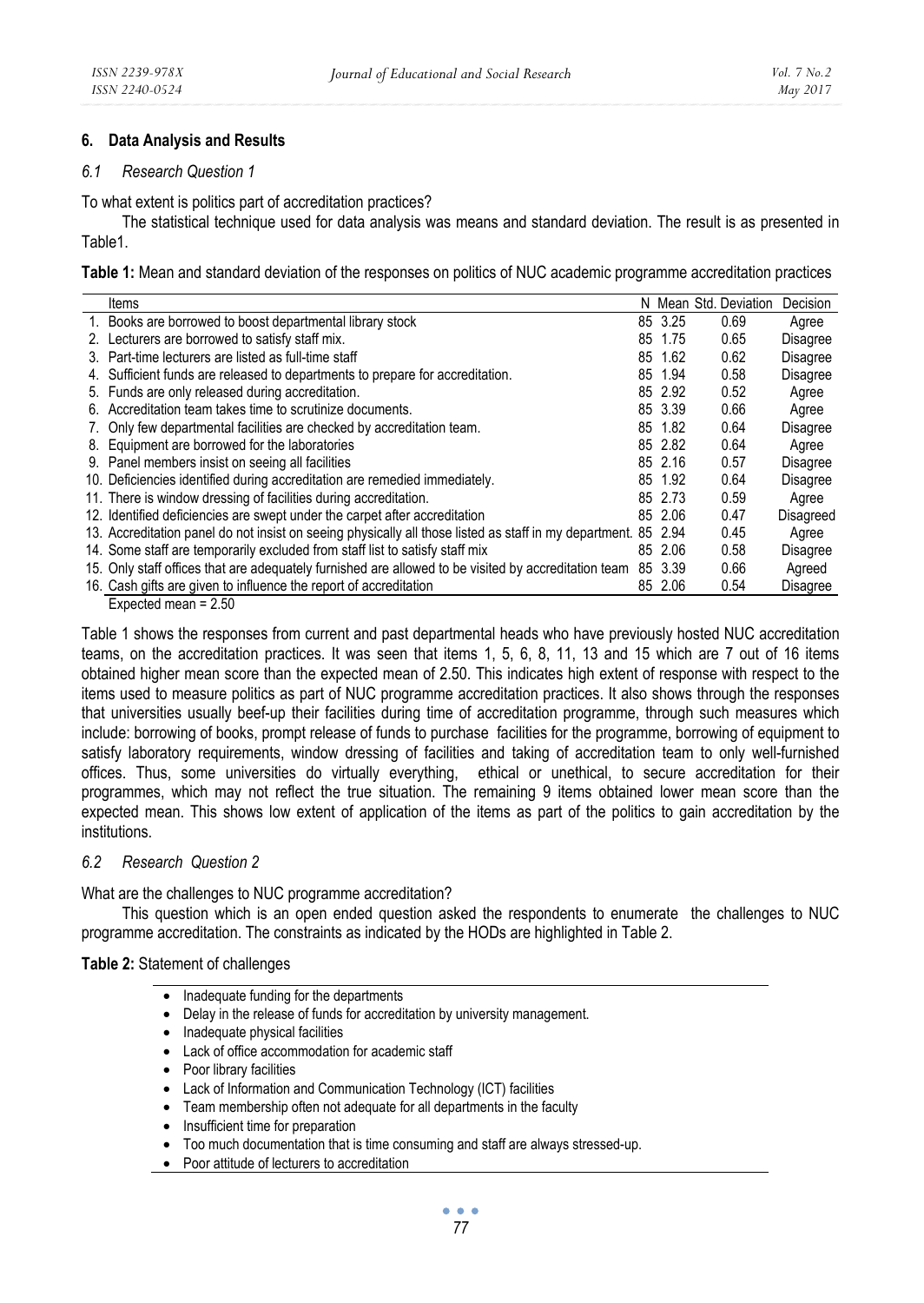### *6.3 Research Question 3*

What in your opinion are the remedies to challenges of programme accreditation?

The suggested remedies to challenges of NUC programme accreditation are presented in Table 3.

**Table 3:** Suggested remedies to enhance programme accreditation

- Improved budgetary allocation to departments.
- Adequate provision of facilities.
- Internal quality assurance mechanism should be enhanced
- Guidelines for accreditation should be revised to reflect modern challenges and circumstances.
- Universities libraries should be equipped with current books and journals.
- Deficiencies identified during accreditation should be rectified promptly

# **7. Discussion of Results**

The findings of research question one indicated a mixed outcome for accreditation practices. Findings of this study indicated that during accreditation, the following practices are observed: books are borrowed to boost the departmental library stock, only few departmental facilities are checked by accreditation team, sufficient funds are not released to departments to prepare for accreditation, only staff offices that are adequately furnished are allowed to be visited by accreditation teams and that, there is window dressing of facilities during accreditation. The outcome of this study is not totally surprising as there is consistent outcry about the dwindling funding of higher education in Nigeria as evidenced in the incessant strike actions by the various university unions. The finding of this study corroborates the assertion of Okecha (2008), that the NUC accreditation panels in recent times have not lived up to expectation. The high accreditation scores obtained by many academic programmes cannot, in anyway, be justified. Similarly, Jack (2014) observed that a look at facilities in most universities reveal that the results of the accreditations are not compatible with what is on ground. The physical facilities in most public universities are grossly inadequate and in a state of disrepair.

Responses to research question two provides insight to the major challenges faced by academic departments during accreditation exercises. The most common challenges as cited by respondents in this study were inadequate funding, inadequate infrastructural facilities and insufficient time for preparation. The findings of this study corroborates the observation by Akuegwu (2014), that as it stands today, our higher institutions lack infrastructural facilities such as classrooms, furniture, books, laboratory equipments, among others, and even available ones are obsolete. The present finding is consistent with previous research by Gaharan, Chiasson, Foust and Mauldin (2007) who also cited the most common challenges to include, lack of financial resources, extensive time requirement and large amount of paper work and planning required.

In research question three, respondents were asked to suggest remedies to accreditation challenges. As would be expected, the most prominent suggestion among the respondents was funding, followed by provision of not just adequate facilities but modern facilities that can compete with other world class universities. Inadequate funding has been a major set-back in educational development in Nigeria. This has hindered the provision of adequate facilities in institutions of learning and has often resulted in strike actions by various unions in educational institutions in Nigeria.

# **8. Implications for Quality Assurance**

The importance of NUC programme accreditation in enhancing quality assurance of universities' programmes cannot be overemphasized. It has been acknowledged by researchers that NUC programme accreditation has played a significant role in enhancing quality improvements in academic programmes (Obadara & Alake, 2013; Ibijola, 2014). It has helped to identify deficiencies in programme offerings which are subsequently rectified. Programmes that do not meet the expected minimum academic standards are brought to the knowledge of the public thereby protecting would be students from enrolling in such programmes.

Subjecting programmes' offerings in Nigerian Universities to NUC accreditation with the intention of ensuring minimum standard was a lofty idea with immense practical benefits. Therefore, politicizing the process through unethical measures by departments in their desperate effort to secure accreditation will have serious implications for quality assurance in programme offerings in the universities. It will not only result in the continued low ranking of Nigerian universities among world class universities, but also in non-recognition of some of our universities' degrees, lack of